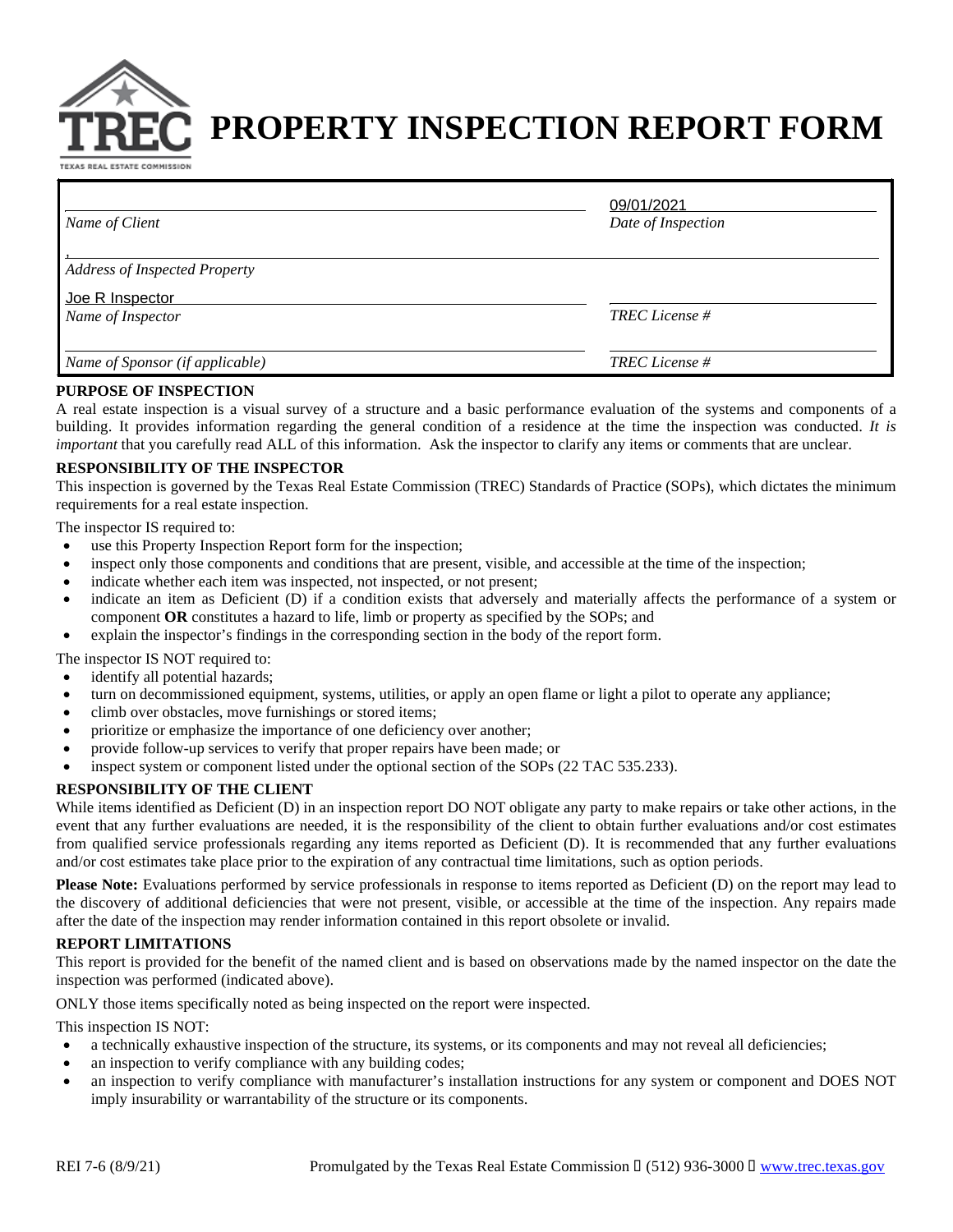# **NOTICE CONCERNING HAZARDOUS CONDITIONS, DEFICIENCIES, AND CONTRACTUAL AGREEMENTS**

Conditions may be present in your home that did not violate building codes or common practices in effect when the home was constructed but are considered hazardous by today's standards. Such conditions that were part of the home prior to the adoption of any current codes prohibiting them may not be required to be updated to meet current code requirements. However, if it can be reasonably determined that they are present at the time of the inspection, the potential for injury or property loss from these conditions is significant enough to require inspectors to report them as Deficient (D). Examples of **such hazardous conditions include:**

- malfunctioning, improperly installed or missing ground fault circuit protection (GFCI) devices and arc-fault devices;
- · ordinary glass in locations where modern construction techniques call for safety glass;
- malfunctioning or lack of fire safety features such as, smoke alarms, fire-rated doors in certain locations, and functional emergency escape and rescue openings in bedrooms;
- malfunctioning carbon monoxide alarms;
- excessive spacing between balusters on stairways and porches:
- improperly installed appliances;
- improperly installed or defective safety devices;
- lack of electrical bonding and grounding; and
- lack of bonding on gas piping, including corrugated stainless steel tubing (CSST).

Please Note: items identified as Deficient (D) in an inspection report DO NOT obligate any party to make repairs or take other actions. The decision to correct a hazard or any deficiency identified in an inspection report is left up to the parties to the **contract for the sale or purchase of the home.**

### This property inspection report may include an inspection agreement (contract), addenda, and other information related to **property conditions.**

INFORMATION INCLUDED UNDER "ADDITIONAL INFORMATION PROVIDED BY INSPECTOR", OR PROVIDED AS AN ATTACHMENT WITH THE STANDARD FORM, IS NOT REQUIRED BY THE COMMISSION AND MAY CONTAIN CONTRACTUAL TERMS BETWEEN THE INSPECTOR AND YOU, AS THE CLIENT. THE COMMISSION DOES NOT REGULATE CONTRACTUAL TERMS BETWEEN PARTIES. IF YOU DO NOT UNDERSTAND THE EFFECT OF ANY CONTRACTUAL TERM CONTAINED IN THIS SECTION OR ANY ATTACHMENTS, CONSULT AN ATTORNEY.

**ADDITIONAL INFORMATION PROVIDED BY INSPECTOR**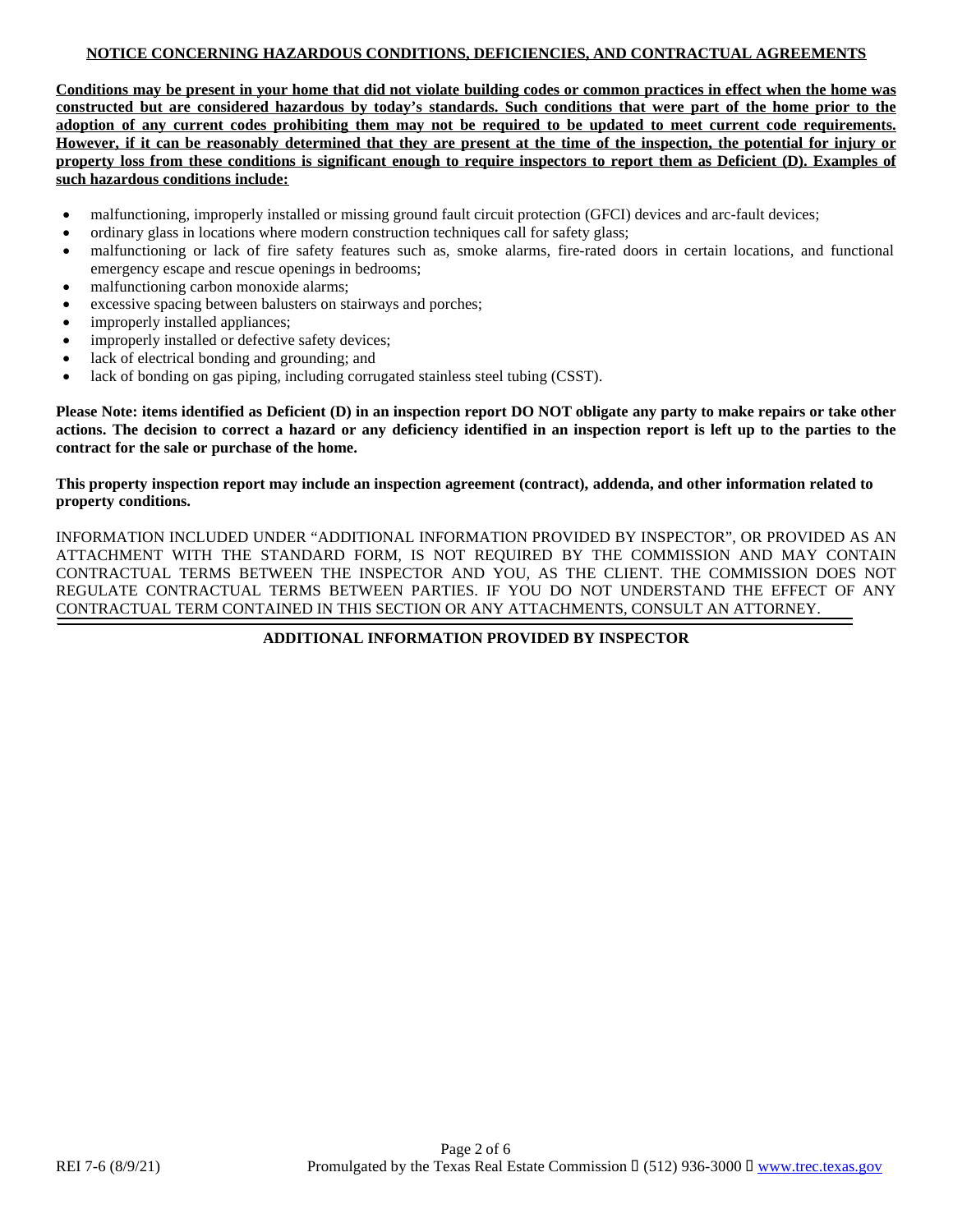| I=Inspected                    | <b>NI=Not Inspected</b>                                                                                    | <b>NP=Not Present</b>     | D=Deficient |
|--------------------------------|------------------------------------------------------------------------------------------------------------|---------------------------|-------------|
| I NI NP D                      |                                                                                                            |                           |             |
| $\Box$<br>$\Box$<br>ப<br>ப     | I.<br>A. Foundations<br>Type of Foundation(s): <b>Foundation Types</b>                                     | <b>STRUCTURAL SYSTEMS</b> |             |
| O O O<br>$\Box$                | Comments:<br><b>B.</b> Grading and Drainage<br>Comments:                                                   |                           |             |
| $\Box$<br>□<br>ப               | C. Roof Covering Materials<br>Types of Roof Covering: Roof Covering Materials<br>Viewed From:<br>Comments: |                           |             |
| $\Box$<br>□<br>ப               | D. Roof Structures and Attics<br>Viewed From:<br>Approximate Average Depth of Insulation:<br>Comments:     |                           |             |
| 88 S S<br>ப                    | E. Walls (Interior and Exterior)<br>Comments:                                                              |                           |             |
| □<br>□<br>ΙI                   | F. Ceilings and Floors<br>Comments:                                                                        |                           |             |
| □<br>$\Box$ $\Box$             | G. Doors (Interior and Exterior)<br>Comments:                                                              |                           |             |
| $\Box$                         | H. Windows<br>Comments:                                                                                    |                           |             |
| $\Box$ $\Box$ $\Box$<br>□      | I. Stairways (Interior and Exterior)<br>Comments:                                                          |                           |             |
| $\Box$ $\Box$ $\Box$<br>ΙI     | J. Fireplaces and Chimneys<br>Comments:                                                                    |                           |             |
| $\Box$ $\Box$ $\Box$<br>$\Box$ | K. Porches, Balconies, Decks, and Carports<br>Comments:                                                    |                           |             |
| ☑<br>$\Box$ $\Box$             | L. Other<br>Comments:                                                                                      |                           |             |

# **II. ELECTRICAL SYSTEMS**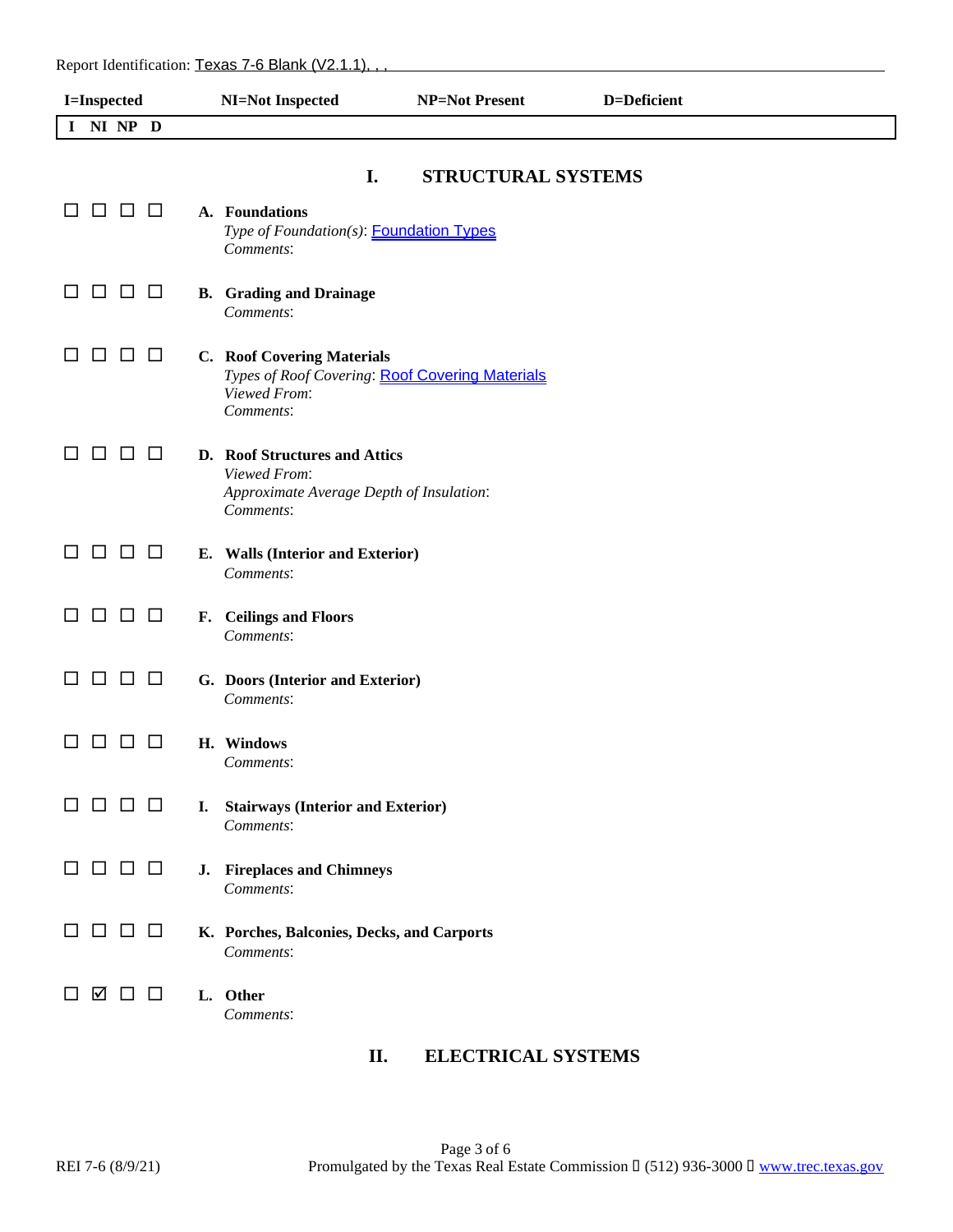| <b>I=Inspected</b> |           |               | <b>NI=Not Inspected</b> | <b>NP=Not Present</b> | D=Deficient                                                                                                                                                                                                 |                         |                                                   |
|--------------------|-----------|---------------|-------------------------|-----------------------|-------------------------------------------------------------------------------------------------------------------------------------------------------------------------------------------------------------|-------------------------|---------------------------------------------------|
|                    | I NI NP D |               |                         |                       |                                                                                                                                                                                                             |                         |                                                   |
|                    | ப         | $\Box$        | $\Box$                  |                       | A. Service Entrance and Panels<br>Comments:                                                                                                                                                                 |                         |                                                   |
|                    | ΙI        | $\perp$       | $\Box$                  |                       | <b>B.</b> Branch Circuits, Connected Devices, and Fixtures<br>Type of Wiring:<br>Comments:                                                                                                                  |                         |                                                   |
|                    | ☑         | <b>DE</b>     |                         |                       | C. Other<br>Comments:                                                                                                                                                                                       |                         |                                                   |
|                    |           |               |                         | III.                  |                                                                                                                                                                                                             |                         | HEATING, VENTILATION AND AIR CONDITIONING SYSTEMS |
|                    |           |               | $\Box$                  |                       | A. Heating Equipment<br>Type of Systems: Heating Types<br><b>Energy Sources: Heating Energy Sources</b><br>Comments:                                                                                        |                         |                                                   |
|                    | П         | $\Box$ $\Box$ |                         |                       | <b>B.</b> Cooling Equipment<br>Type of Systems: Cooling Types<br>Comments:                                                                                                                                  |                         |                                                   |
|                    | □         | $\Box$        | $\Box$                  |                       | C. Duct Systems, Chases, and Vents<br>Comments:                                                                                                                                                             |                         |                                                   |
|                    | М         | $\perp$       | $\Box$                  |                       | D. Other<br>Comments:                                                                                                                                                                                       |                         |                                                   |
|                    |           |               |                         |                       | IV.                                                                                                                                                                                                         | <b>PLUMBING SYSTEMS</b> |                                                   |
|                    |           | $\Box$        | $\Box$                  |                       | A. Plumbing Supply, Distribution Systems and Fixtures<br>Location of water meter:<br>Location of main water supply valve:<br>Static water pressure reading:<br>Type of supply piping material:<br>Comments: |                         |                                                   |
| ப                  | □         | $\Box$ $\Box$ |                         |                       | <b>B.</b> Drains, Wastes, and Vents<br>Type of drain piping material:<br>Comments:                                                                                                                          |                         |                                                   |
|                    |           | L I           | $\Box$                  |                       | C. Water Heating Equipment<br><b>Energy Sources: Water Heating Energy Sources</b><br>Capacity:<br>Comments:                                                                                                 |                         |                                                   |
|                    |           |               | $\perp$                 |                       | D. Hydro-Massage Therapy Equipment<br>Comments:                                                                                                                                                             |                         |                                                   |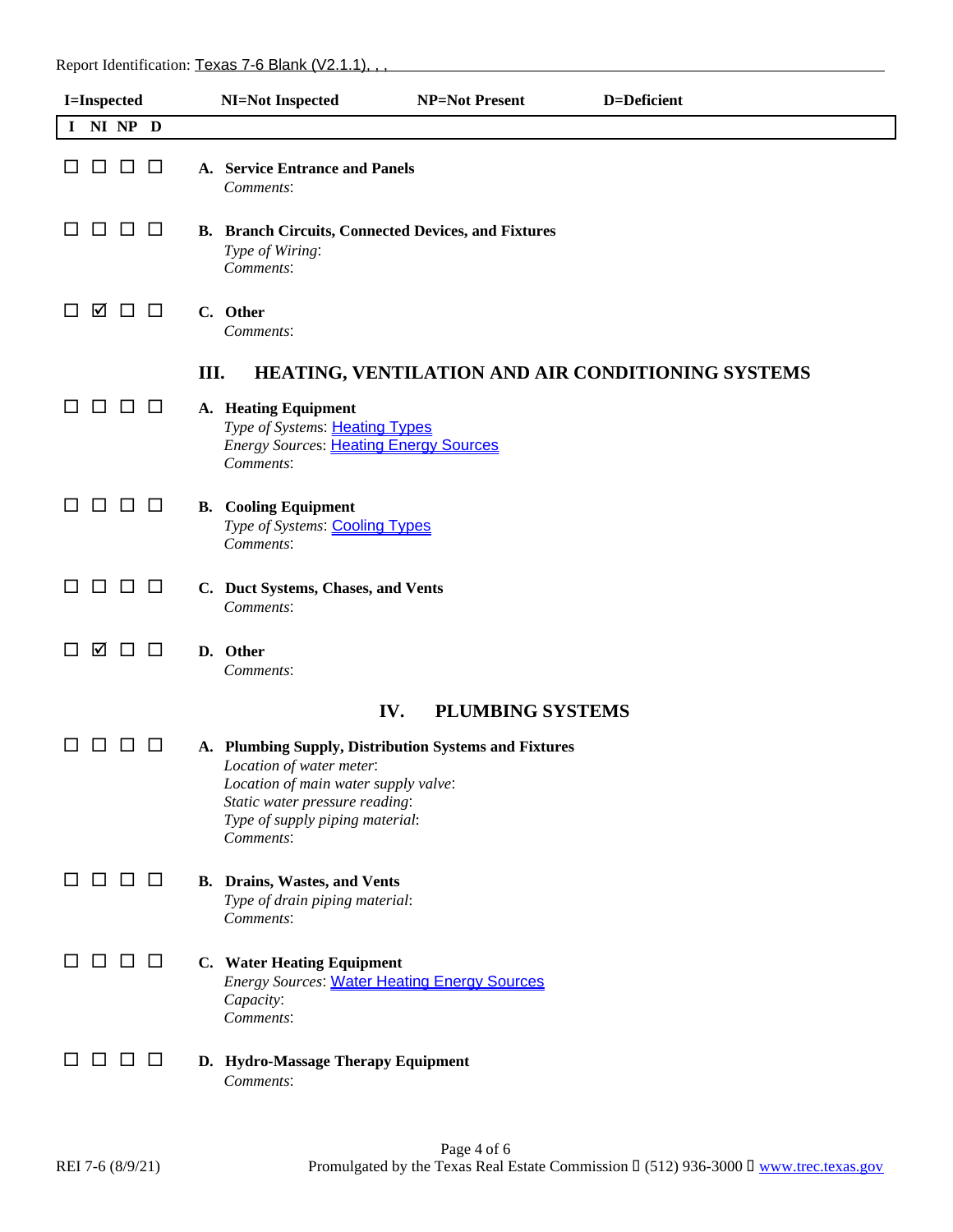| I=Inspected                       | NI=Not Inspected                                                                                                                   | <b>NP=Not Present</b>   | D=Deficient |  |
|-----------------------------------|------------------------------------------------------------------------------------------------------------------------------------|-------------------------|-------------|--|
| NI NP D<br>I                      |                                                                                                                                    |                         |             |  |
| $\Box$<br>⊔<br>ப                  | E. Gas Distribution Systems and Gas Appliances<br>Location of gas meter:<br>Type of gas distribution piping material:<br>Comments: |                         |             |  |
| ☑<br>$\Box$ $\Box$<br>ப           | F. Other<br>Comments:                                                                                                              |                         |             |  |
|                                   |                                                                                                                                    | V.<br><b>APPLIANCES</b> |             |  |
| $\Box$<br>$\Box$<br>$\Box$<br>ப   | A. Dishwashers<br>Comments:                                                                                                        |                         |             |  |
| $\Box$<br>$\Box$ $\Box$<br>□      | <b>B.</b> Food Waste Disposers<br>Comments:                                                                                        |                         |             |  |
| $\Box$ $\Box$<br>$\Box$           | C. Range Hood and Exhaust Systems<br>Comments:                                                                                     |                         |             |  |
| $\Box$<br>□<br>$\Box$<br>ப        | D. Ranges, Cooktops, and Ovens<br>Comments:                                                                                        |                         |             |  |
| $\Box$<br>$\Box$<br>$\mathbf{L}$  | E. Microwave Ovens<br>Comments:                                                                                                    |                         |             |  |
| $\Box$<br>□<br>□<br>ப             | F. Mechanical Exhaust Vents and Bathroom Heaters<br>Comments:                                                                      |                         |             |  |
| $\Box$<br>$\Box$<br>ப<br>ப        | G. Garage Door Operators<br>Comments:                                                                                              |                         |             |  |
| $\Box$ $\Box$<br>$\Box$<br>$\Box$ | H. Dryer Exhaust Systems<br>Comments:                                                                                              |                         |             |  |
| ☑ □ □                             | Other<br>I.<br>Comments:                                                                                                           |                         |             |  |
| VI.<br><b>OPTIONAL SYSTEMS</b>    |                                                                                                                                    |                         |             |  |
| ᢦ□□                               | A. Landscape Irrigation (Sprinkler) Systems<br>Comments:                                                                           |                         |             |  |
| ☑<br>$\Box$ $\Box$                | B. Swimming Pools, Spas, Hot Tubs, and Equipment<br>Type of Construction: Pool Construction Types<br>Comments:                     |                         |             |  |